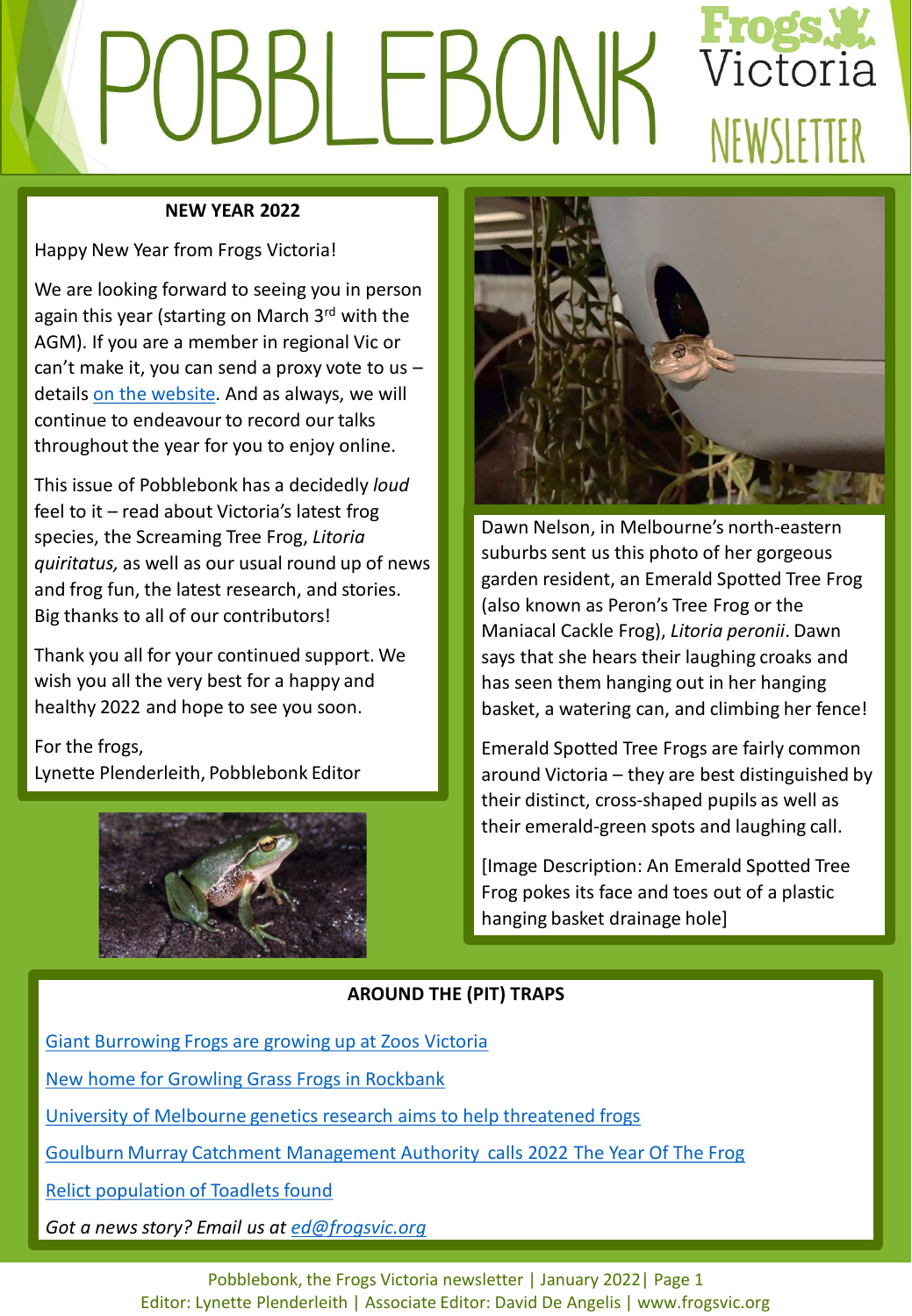# **FROGS VICTORIA AGM 3RD MARCH – ALL WELCOME**

Frogs Victoria Annual General Meeting - The Elgin Inn, Hawthorn, 7:30 pm, 3rd March 2022

The AGM is an opportunity for members to hear a summary of Frogs Vic's 2021 and to help direct the 2022 year. It is also the best time of year to get involved in the committee, either as a member, or by voting for the elected members.

Please forward agenda items to [secretary@frogsvic.org](mailto:secretary@frogsvic.org) by 28th February 2022.

All are welcome to attend the meeting, but only financial members are eligible to vote or be nominated to a role. You can apply for membership at www.frogsvic.org/membership. If you are a member unable to attend the meeting but wish to vote, notification of proxies can be sent to [secretary@frogsvic.org](mailto:secretary@frogsvic.org) before the meeting. Your proxy does not need to be a Frogs Vic member.

If you are interested in nominating for a position on the committee, please have a look at our Committee Roles and Responsibilities document at [www.frogsvic.org/committee](http://www.frogsvic.org/committee) for more details. Please email [secretary@frogsvic.org](mailto:secretary@frogsvic.org) if you would like to nominate yourself for a position.

Please join us Thursday 3rd March 2022, from 6 pm - Meeting starts 7:30 pm at Elgin Inn 75 Burwood Rd, Hawthorn VIC 3122

Previous AGM minutes can be found at [www.frogsvic.org/agm.](http://www.frogsvic.org/agm)



# **FROGS ON IN VICTORIA**

## **February**

**8 th** [Discover the frogs and micro bats of Merri Park Wetland](http://www.mcmc.org.au/) 7-8pm. Guided tour of Merri Park Wetland to monitor microbats and listen and look for local frog species. Family friendly event. Meet near the western gate (Merri Creek side) of the wetland, Merri Park Northcote, see [Google map](https://goo.gl/maps/K8dwnpEkBhG6sdqt9); **Merri Creek Management Committee**

**23rd** [Discover the frogs and micro bats of Moomba Park](http://www.mcmc.org.au/) 7-8pm. Guided tour of Moomba Park, Fawkner to monitor for microbats and listen and look for local frog species. Family friendly event. Meet at car park near the Moomba Park tennis club, see [Google map](https://goo.gl/maps/H9X6hcf96V757NZu8); **Merri Creek Management Committee**

**26th** [Frogs of the Yarra Ranges: Identification, Ecology and Conservation](https://www.yarraranges.vic.gov.au/Experience/Events/Frogs-of-the-Yarra-Ranges-Identification-Ecology-and-Conservation?BestBetMatch=frogs|af4903f8-d4c9-417e-8a51-33b39150fdf4|4b259a89-a329-4042-805b-6a0d5a6f8523|en-AU) 10-11:30am; Webinar with David De Angelis; Online; **Yarra Ranges Council**

#### **March**

**3 rd** [Frogs Victoria Annual General Meeting](https://www.frogsvic.org/events) 7:30pm; Elgin Inn, Hawthorn; **Frogs Victoria**



## **April**

**7 th** [The Effects of Climate Change on Frog Development, Physiology and Immunity](https://www.frogsvic.org/events) 7:30pm; Talk by Dr Laura Brannelly; Elgin Inn, Hawthorn; **Frogs Victoria**

*Got an upcoming event? Submit it to [pobblebonk@frogsvic.org](mailto:pobblebonk@frogsvic.org) and we'll include it next time!*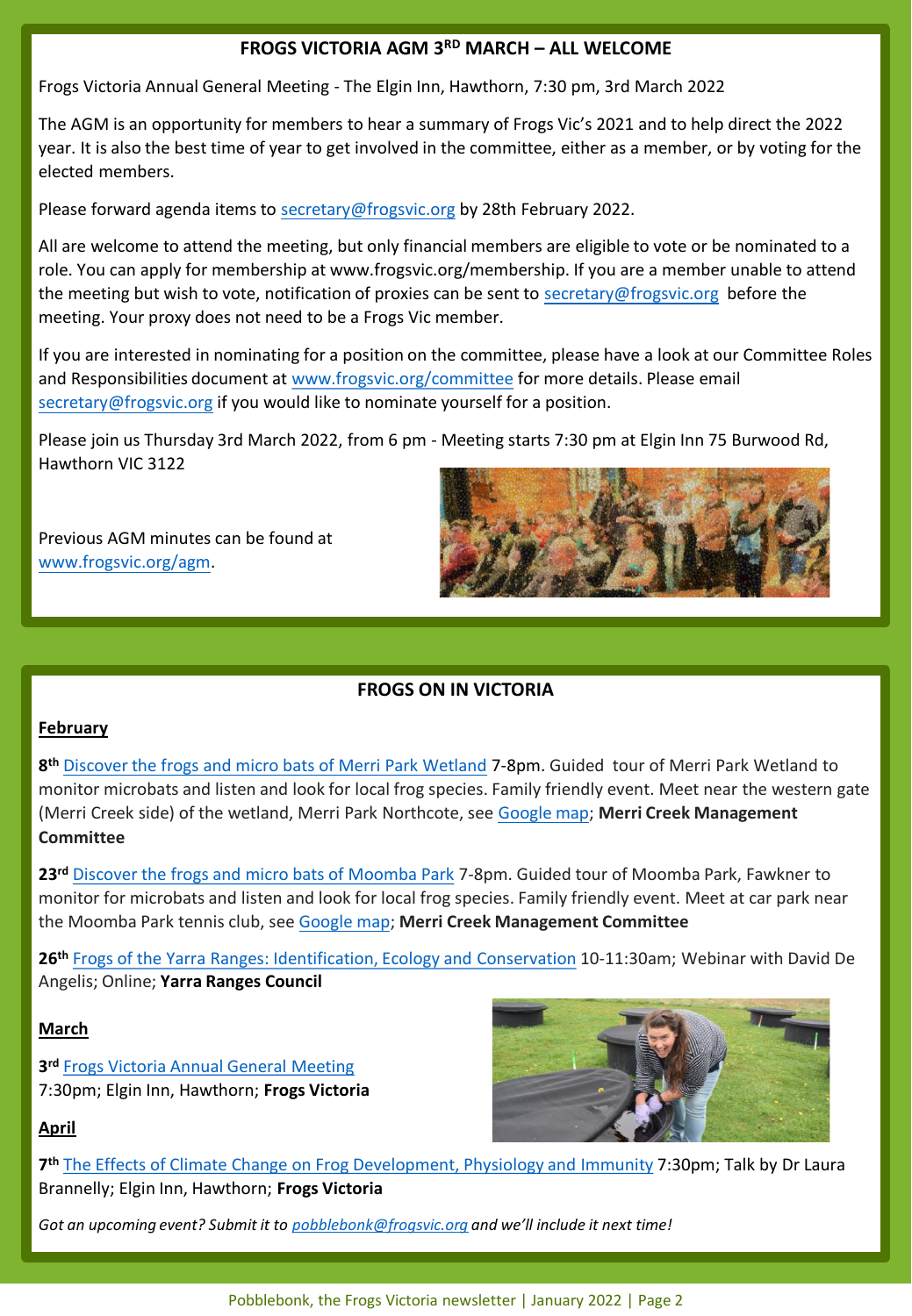### **GROWING GROWLERS**

## *Stephanie Tomic, Animal Keeper, Melbourne Museum*

It may sound obvious- but some species of frogs are easier to breed than others. One relatively easy species to breed is the Growling Grass frog, *Litoria raniformis*. Melbourne Museum are lucky enough to have a population that we breed when we need to grow our population, with the extra frogs used to swap with other organizations for other animals needed for our collection.

We set up our group of breeding individuals in a modified IBC (Intermediate Bulk Containers) on a back of house balcony area in spring/summer, in full sun. This species is quite robust and very happy in water, so with a bit of floating board and some water plants they are right as rain. They respond to warmer weather and storms, growling their lungs out, and soon eggs appear. The adults can be removed at this stage, or they can be left to enjoy the weather a bit more. They do have to be separated before metamorphs appear, as this species is well known for its cannibalistic behaviour!

Tadpoles eat the algae that has naturally grown in the water, and if more food is needed frozen cos lettuce and fish flakes are added. Within 3 months they grow up to 10 times their original size and hind legs form, and within another couple of weeks their forelimbs emerge, tails shrink, and they start to emerge on land.







*Steph is an animal keeper at the Melbourne Museum and Frogs Victoria Committee member. Follow her on Instagram @frogandfigbotanicals*

# **THANKS TO OUR 2021 SPEAKERS!**

species of toadlets (Uperoli

.<br>Dr Bhagya Herath,<br>'Multidimensional

nal complexity of

sor Michael Mahony, "Fire

flood and pestilence, but not a<br>plague of frogs" October 2021

- [Dr Anne Warren](https://www.frogsvic.org/post/dr-anne-warren-australian-fossil-amphibians-mostly-not-frogs-may-2021)
- [Matt Clancy](https://www.frogsvic.org/post/matt-clancy-monsoon-mud-and-mozzies-modelling-the-distribution-of-a-range-restricted-frog)
- [Danielle Wallace](https://www.frogsvic.org/post/danielle-wallace)
- [Dr Bhagya Herath](https://www.frogsvic.org/post/dr-bhagya-herath-complexity-of-visual-and-vocal-communication-september-2021)
- $\triangle$  [Professor Michael Mahony](https://www.frogsvic.org/post/professor-michael-mahony-fire-flood-and-pestilence-but-not-a-plague-of-frogs-october-2021)
- [Dr Renee Catullo](https://www.frogsvic.org/post/dr-renee-catullo-how-many-species-of-uperoleia-november-2021)

Frogs Vic could not hold events without the generous speakers who share their time, energy and expertise. We thank you!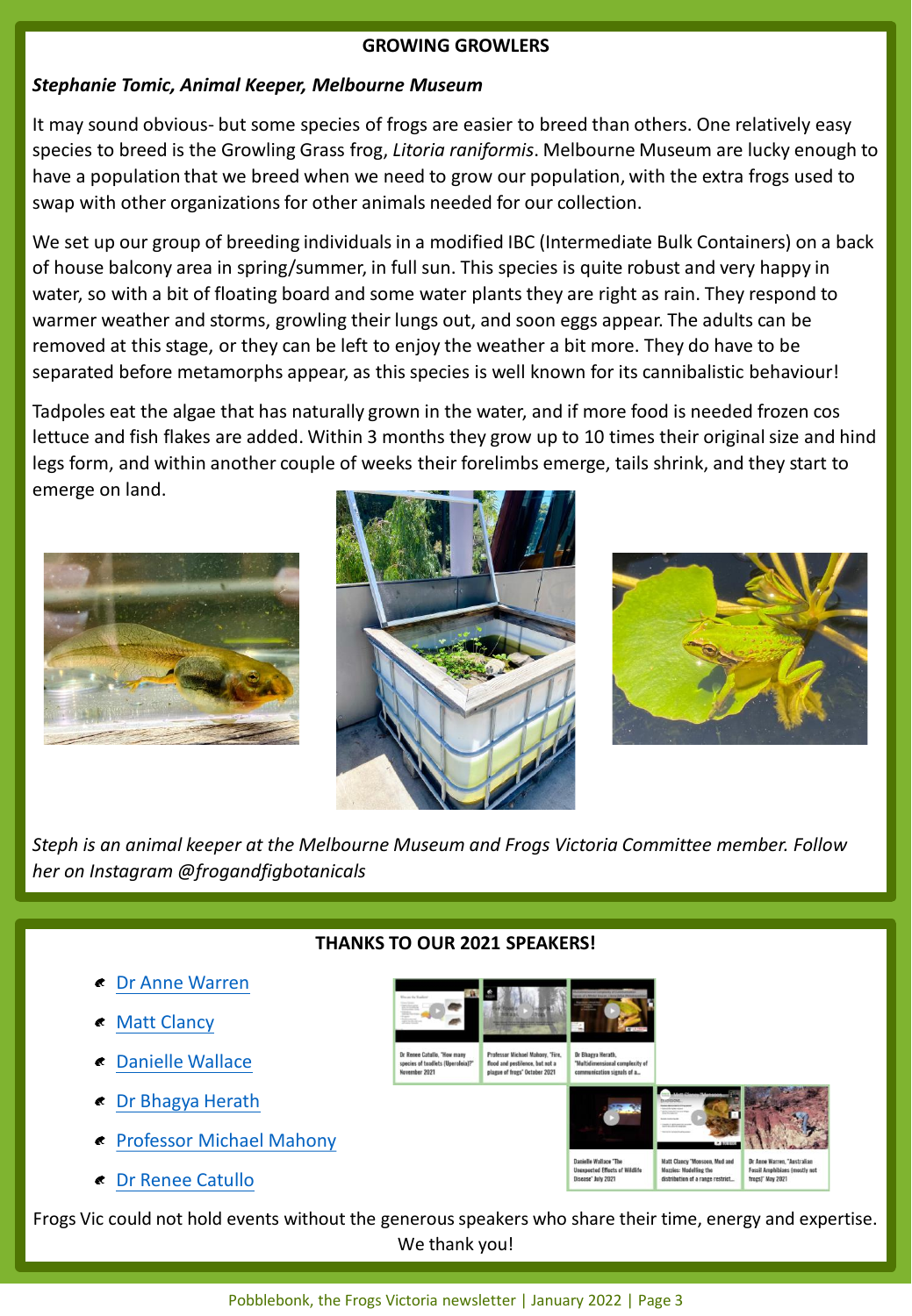#### **NEW VICTORIAN FROG SPECIES DESCRIBED**

#### *Lynette Plenderleith, Frogs Victoria*

In 2010, I began my PhD research – to investigate the origins of the Bleating Tree Frog, *Litoria dentata*, population that lives on Lord Howe Island. The Lord Howe Island Group rose out of the ocean as a volcano and therefore the salt-phobic amphibians would have had to have been carried there by something more inclined to cross the seas. Like people…

Once I had collected genetic samples (a tiny piece of frog toe tissue) from Lord Howe, I wanted to compare the genetic patterns of those frogs with some from mainland Australia, the only place in the world the Bleating Tree Frog is found. Whilst we (a whole team of ecologists, geneticists and academics) were studying the frogs up and down the east coast, it became apparent that there were probably two "types" of Bleating Tree Frog. The frogs in the south looked and sounded very subtly different to the northern ones.

Just recently, further work was carried out to properly investigate those differences. The outcome was a bit of a surprise too – what had been classified as the Bleating Tree Frog since the 1800s was actually three species!

The research team led by [Jodi Rowley](http://jodirowley.com/) and [Steve Donnellan](https://scholar.google.com.au/citations?user=OgUw_RYAAAAJ&hl=en) analysed genetics, frog size, shape and colour and the sound of the frog's advertisement calls to assess the differences between the frogs from different regions. They discovered that there are three distinct genetic lineages that differ in size, colour and sound.

The team determined that the Victorian/south-east New South Wales version, only fairly recently documented in the state by Graeme Gillespie and Kwai Chang-Kum, is sufficiently different from the others to be considered a separate species. This southern-most Bleating Tree Frog is now known as the **Screaming Tree Frog,** *Litoria quiritatus* **sp. nov**. The "sp. nov." indicating that it is a species nova ("new species") – a species only recently described by the scientists. It is currently listed as Critically Endangered in Victoria under the Flora and Fauna Guarantee Act.

The frogs on Lord Howe Island are still considered Bleating Tree Frogs, *Litoria dentata*, as we had discovered that they were (probably accidentally) shipped over from northern New South Wales. The third species, the Slender Bleating Tree Frog, *Litoria balatus*, is the most northerly found species – in Queensland.

Check out the links below for more details!

Bleating Tree Frog, *Litoria dentata*, now considered a different species to its Victorian relative, the Screaming Tree Frog, *Litoria quiritatus* sp. nov.



#### Gillespie & Kum's documentation of *L. dentata* in Victoria:

Gillespie, G. R., & Kum, K. C. (2011) The bleating tree frog "*Litoria dentata*" Keferstein (Anura: Hylidae): An [addition to the frog fauna of Victoria.](https://search.informit.org/doi/10.3316/informit.949550143247355) *The Victorian Naturalist*, 128(6), 256–259

#### The paper from my PhD research:

[Plenderleith, T.L., K.L. Smith, R.D. Reina & D.G. Chapple \(2015\) Human-assisted invasions of Pacific islands](http://journals.plos.org/plosone/article?id=10.1371/journal.pone.0126287)  by *Litoria* frogs: a case study of the bleating tree frog on Lord Howe Island. *PLOS ONE* 10(5): e0126287. doi:10.1371/journal.pone.0126287

The new descriptions of the three species:

[Rowley, J.J.L., Mahony, M.J., Hines, H.B., Myers, S., Price, L.C., Shea, G.M. & Donnellan, S.C. \(2021\) Two new frog](https://mapress.com/zt/article/view/zootaxa.5071.1.1)  species from the *Litoria rubella* species group from eastern Australia. *Zootaxa* 507(1), 1-41

*Lynette is Co-founder and President of Frogs Victoria. Find her on Twitter or Instagram @netteplenders* 

Pobblebonk, the Frogs Victoria newsletter | January 2022 | Page 4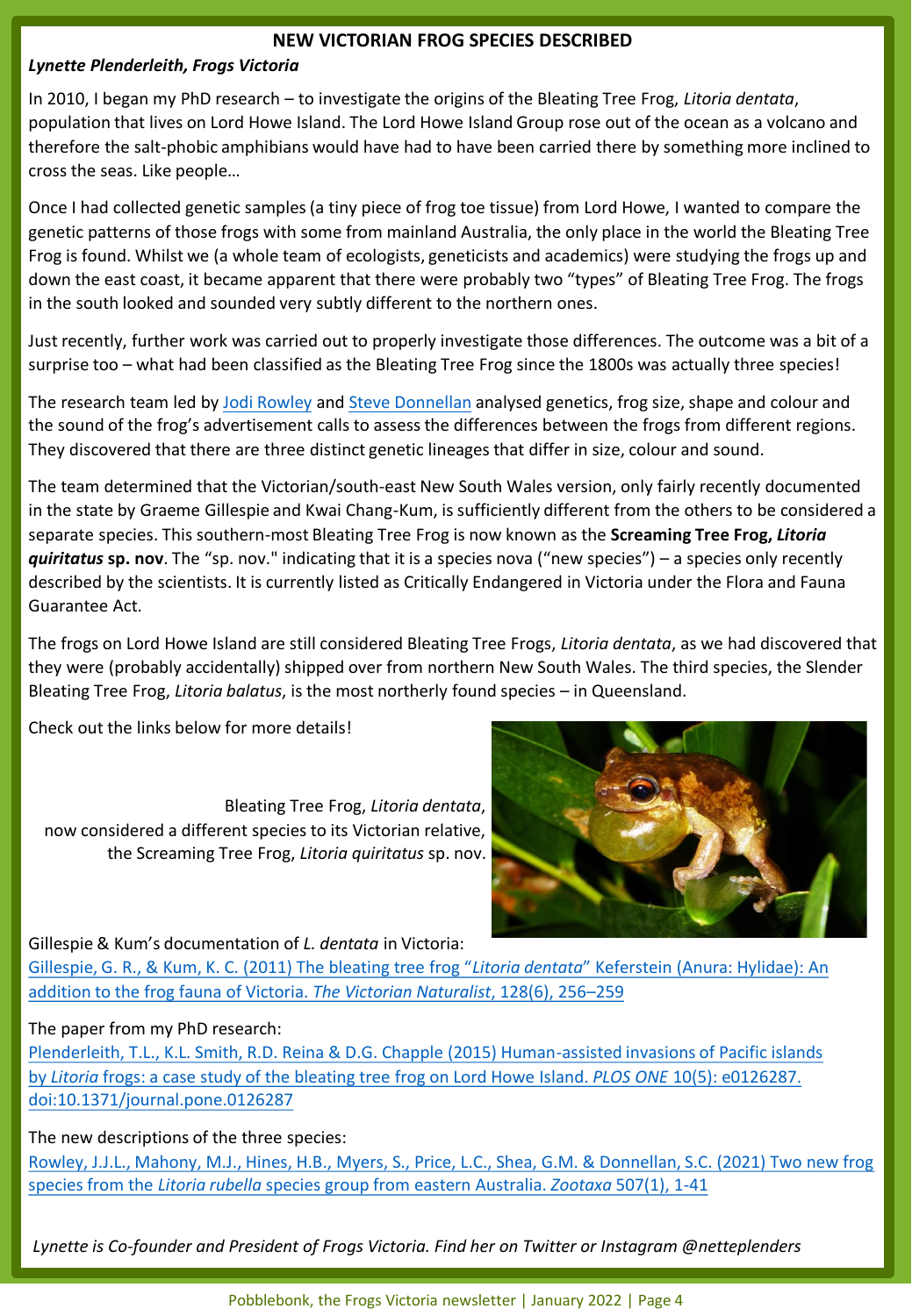#### **STUDYING THE MULTIDIMENSIONAL COMPLEXITY OF COMMUNICATION SIGNALS OF** *LITORIA FALLAX*

# *Dr Bhagya Herath, Dr Richard Peters, Dr Jose Ramos, David DeAngelis and Angela V. Pinilla, Animal Behaviour Group, La Trobe University*

To fully understand the functional and evolutionary significance of complex communication systems in animals, we must examine each dimension of communication together with possible genetic, environmental and ecological constraints. With the extensive use of acoustic signals, frogs are excellent models for studying the evolution of such communication systems. However, there is a lack of detailed knowledge on the multi-level complexity of communication systems in frogs. Australia's high diversity of frogs gives a great opportunity to study complex communication further.

There is a long history of studies of communication systems in Australian frogs. Australian scientist Murray Littlejohn, regarded by many as the "godfather of frog recordings", was a pioneer in the field and started making acoustic recordings of frogs in the 1950s with basic equipment that he adapted for use in the field.

The Eastern Dwarf Tree Frog, *Litoria fallax*, is an excellent model system for further studies of anuran communication, given its complex communication system and wide and common distribution along the east coast of Australia. Moreover, this species has been accidently translocated and breeds in greater Melbourne, which is assumed to be a result of transportation with fresh food produce from New South Wales and Queensland ("banana box frogs"). The [La Trobe University Animal Behaviour Group](http://www.abg.eriophora.com.au/) has been studying this species because of their ability to thrive in ecological conditions nearly 600 km away from their natural distribution.

The main objective of this study was to quantify the complex communication system of *L. fallax*, in particular to quantify both the acoustic and visual signalling repertoire of the species with information on geographic variation of the signals along their broad distribution. This study comprised a combination of fieldwork and an accompanying experimental playback component.

Male *L. fallax* emit a characteristic loud acoustic signal during the breeding months in order to attract conspecific females from around the semi-permanent or permanent pools the species use in spawning. Although *L. fallax* may call throughout the year, calling and mating are most common during spring and summer. Therefore, fieldwork was mainly done in the summer months at 18 study sites, comprised of 14 sites within the natural distribution of the species (NSW and QLD) and four sites from Melbourne, which is outside the natural range of the species.

Continued on Page 6

3D printed tiny frog models





Dr Bhagya Herath during fieldwork

Male *Litoria fallax* By Jose Ramos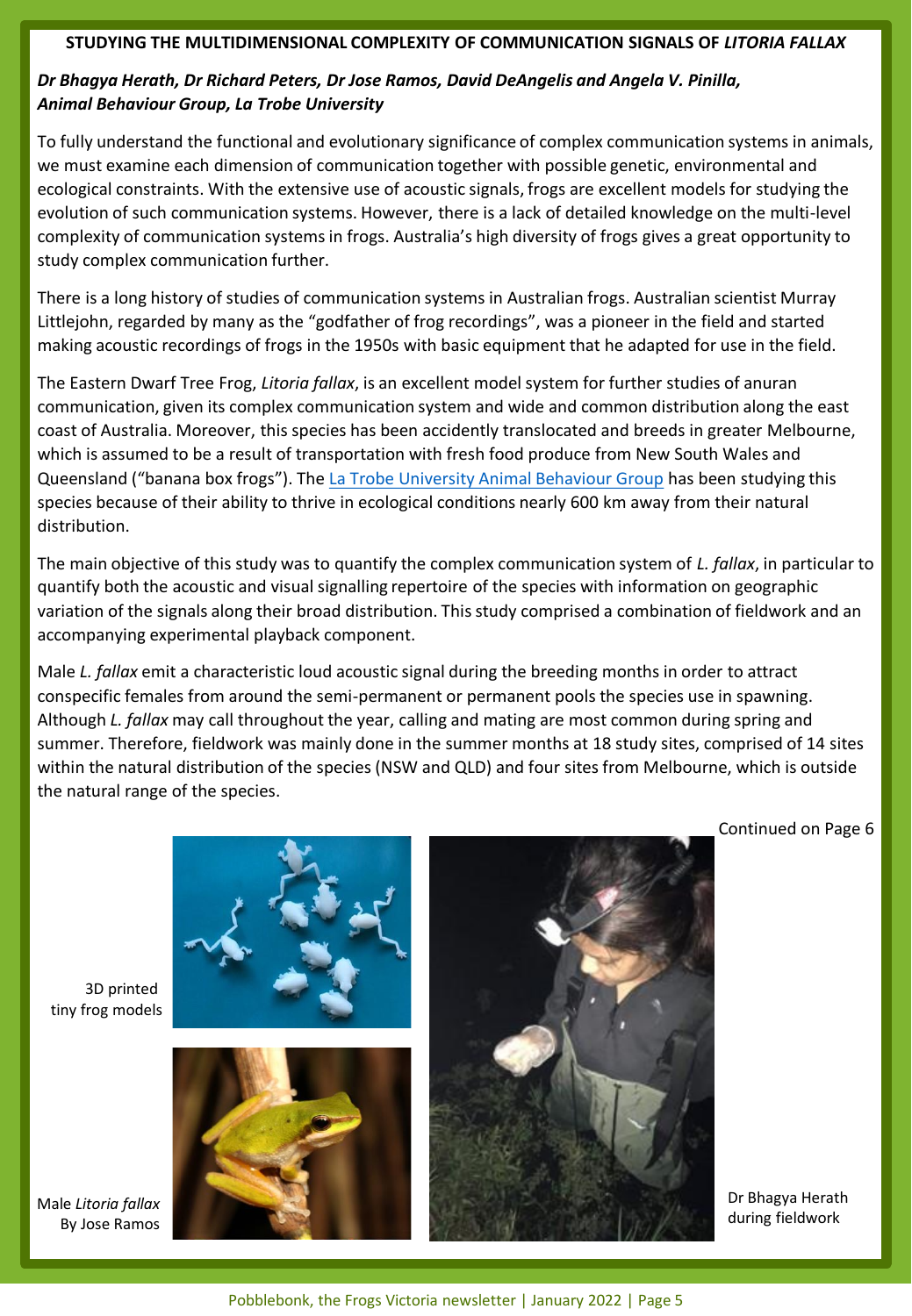## **STUDYING THE MULTIDIMENSIONAL COMPLEXITY OF COMMUNICATION… CONT FROM PAGE 5**

By integrating multiple levels of analysis in investigating how different components of communication signals function across contexts, it was possible to identify previously unknown multiple levels of complexity in both acoustic and visual signalling repertoires of *L. fallax*, providing novel data on the complex communication system of an Australian anuran. While generating data on the behaviour is vital in species conservation practices, this study encourages undertaking detailed careful and systematic investigation of communication systems of the wonderful and diverse Australian frog fauna.



3d Model of the frog in making By Angela Pinila

Main references

Gillespie, G., & Clemann, N. (2000) The Eastern Dwarf Tree Frog *Litoria fallax* (Peters)(Anura:Hylidae): a Recent Introduction to Victoria? *Victorian Naturalist*, 117(2), 60-62

Anstis, M. (2013) Tadpoles and Frogs of Australia, New Holland, London.

Herath, B. (2021) Multidimensional complexity of Communication Signals of a Model Anuran, *Litoria fallax* (Pelodrayadidae), amid Genetic, Ecological and Social Constraints (Unpublished doctoral dissertation), La Trobe University, Melbourne

*Bhagya is a biologist and behavioural ecologist of the Animal Behaviour Group of La Trobe University. Find her work on [the Animal Behaviour Group website](http://www.abg.eriophora.com.au/).*



# **CALL FOR PHD STUDENTS AMPHIBIAN CONSERVATION, GENOMICS, AND SYNTHETIC BIOLOGY**



*Want to help save frogs declining from a pandemic disease? Interested in functional genomics and using the latest methods in synthetic biology?*

**[The One Health Research Group](https://fvas.unimelb.edu.au/research/groups/one-health-research-group)** at the University of Melbourne is recruiting PhD students to investigate advantageous genetic traits against the disease chytridiomycosis and develop synthetic biology methods to increase disease resistance in declining frog species, and/or decrease virulence in the fungus.

The team's research includes a Genome Wide Association Study and developing RNA interference approaches. The projects are **funded** through the Australian Research Council, and PhD scholars will be advised by Drs Lee Skerratt, Tiffany Kosch, Lee Berger, members of the One Health Research Group and collaborators including Zoos Victoria. The project will be based at the Melbourne Veterinary School Werribee campus.

> **[Click here to read the full advertisement,](https://www.dropbox.com/s/s7fw793lby68p5e/Call%20for%20PhD%20Position%20in%20Amphibian%20Conservation%2C%20Genomics%2C%20and%20Synthetic%20Biology%202022.pdf?dl=0)  [including eligibility criteria and how to apply](https://www.dropbox.com/s/s7fw793lby68p5e/Call%20for%20PhD%20Position%20in%20Amphibian%20Conservation%2C%20Genomics%2C%20and%20Synthetic%20Biology%202022.pdf?dl=0)**

For more information about The One Health Research Group:

[Lab webpage](https://blogs.unimelb.edu.au/one-health-research) | [Facebook page](http://www.facebook.com/pg/onehealthresearchgroup) | [Twitter](https://twitter.com/OneHealthRes)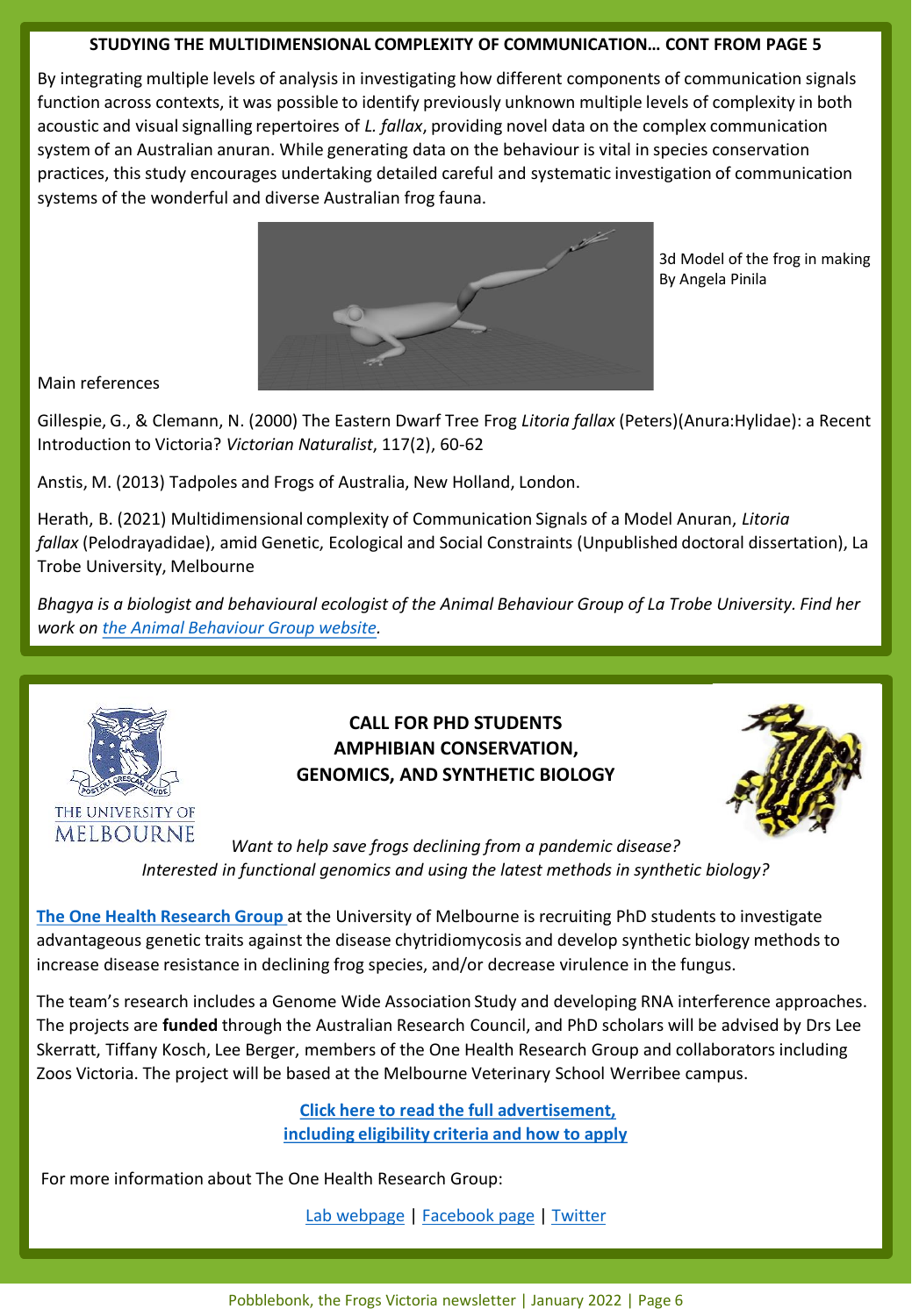## **AN INTRODUCTION TO THE SCREAMING TREE FROG,** *LITORIA QUIRITATUS***, IN EAST GIPPSLAND**

# *David De Angelis, Frogs Victoria*

I was fortunate enough to visit a conservation property in far East Gippsland that supports the recently described Screaming Tree Frog, *Litoria quiritatus*, on two occasions this summer. The first visit took place while accompanying Conservation and Land Management students from Holmesglen Institute on a fauna survey of covenanted forest affected by the Black Summer fires, while on the second I was treated to a tour of the property's wetlands by the landowner. Not only were adult frogs found and later reported to be calling in response to recent heavy rain, but it was fantastic to later find a metamorph recently emerged at the edge of a wetland. Given the species' limited known range and small number of populations in this corner of Victoria, hopefully it continues to do well on the few properties where it's known to occur.

Importantly, given the risks that can be posed to endangered frogs as a result of finding and photographing them (mainly from disease transmission, habitat disturbance and disseminating their locations), strict hygiene procedures need to be followed, and permission or guidance sought from experts responsible for managing or studying those populations.



A recently emerged Screaming Tree Frog, *Litoria quiritatus*, in far East Gippsland, approaching the end of its development.



An adult male Screaming Tree Frog, *Litoria quiritatus*, in far East Gippsland.

*Dave is Treasurer of Frogs Victoria and Associate Editor of Pobblebonk.*



CLARE BROWNRIDGE<br>HAIKU AND FROG FAN

## **NEW VIC FROGS RESOURCES WEBPAGE**

As a networking hub for all things Victorian frogs, we have put together a page of helpful links for you to peruse and utilise! It's designed to help point enquiries in the direction of who can help with frog-related advice, services and resources.

> **Check it out at [www.frogsvic.org/resources](http://www.frogsvic.org/resources)**